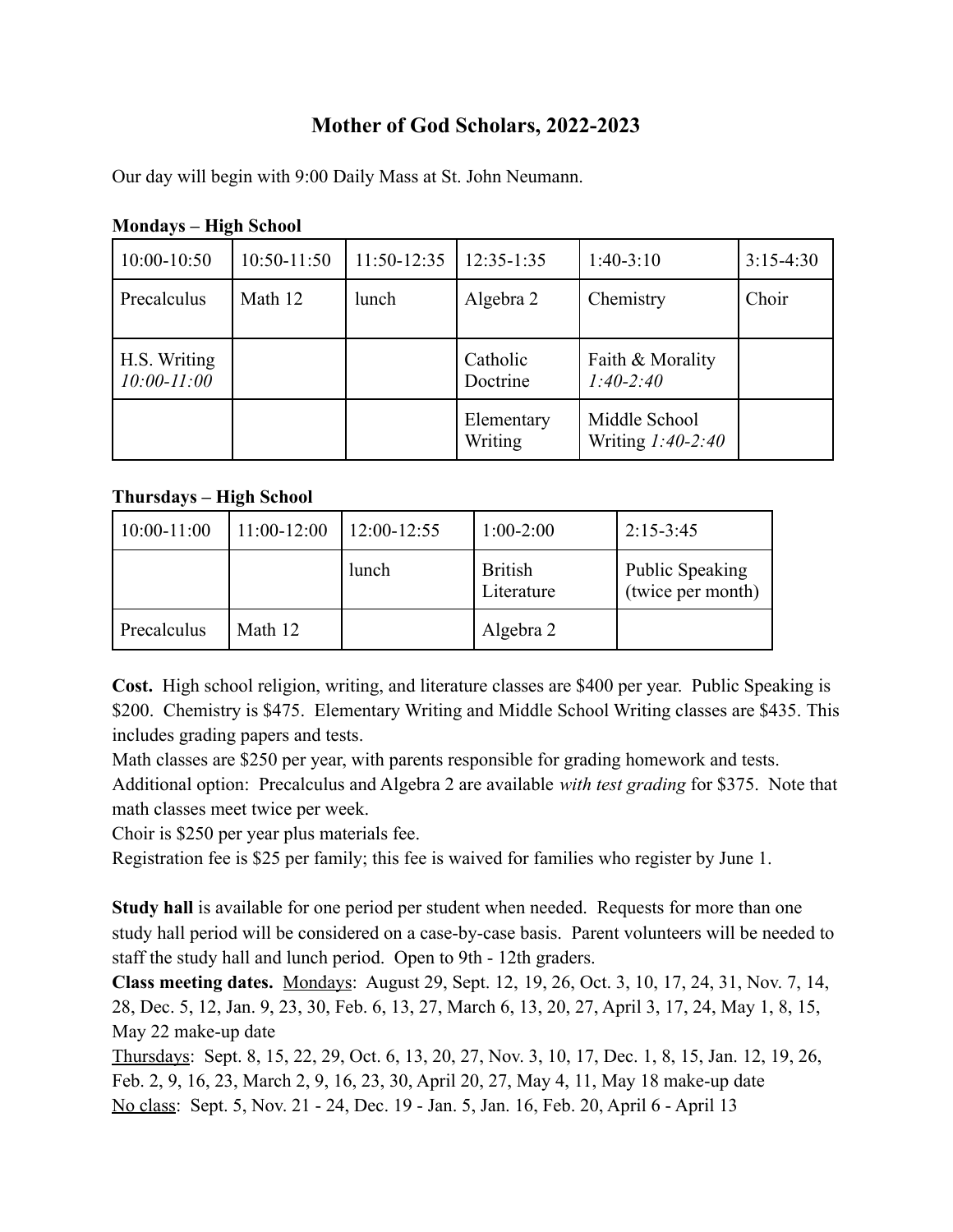**Timely work.** Students are expected to submit work on time. Late assignments will affect student grades, at each instructor's discretion.

#### **Course Descriptions**

**Algebra II**, using Saxon Algebra II text

*Instructor: Bob Stack*

Mondays, 12:35-1:35 and Thursdays, 1:00-2:00

Students will cover geometric functions such as angles, perimeters, and proportional segments; negative exponents; quadratic equations; metric conversions; logarithms; and advanced factoring. At home they will complete exercises, and their parents will correct their work and keep records of grades. Then students will bring their questions back to Mr. Stack. *Optional: test grading by Mrs. Melissa Dimarzio available.* Open to 9th - 12th graders who have taken Algebra 1. Maximum class size: 15.

#### **British Literature**

*Instructor: Kirsten Marchand, MA*

Thursdays, 1:00-2:00

Students will study British literature from the early Anglo-Saxons to modern British crime literature through careful reading of classic works of fiction and nonfiction, including epics, legends, poetry, plays, histories, and novels, all examined through a Catholic lens. Though not a history course, the literary study will include social and historical applications. Frequent quizzes will cover literary terms, elements of poetry, and vocabulary from the readings. Students will improve their writing and literary analysis skills through instruction in poetry as well as the regular use of a response journal for each reading and several short essays. Active participation in the class discussions is mandatory and will account for a percentage of the final grade. We will read approximately one full-length novel per month in addition to shorter weekly readings. Students are expected to have their own copies of the full-length novels in class, but the instructor will provide copies or links to the poems and other selections. The anticipated novel list includes the following: Beowulf, King Lear, Tale of Two Cities, Pride and Prejudice, The Importance of Being Earnest, The Invisible Man (by H.G. Wells), Animal Farm, That Hideous Strength (by C.S. Lewis), and Whose Body? (by Dorothy Sayers).

The class is designed for  $11<sup>th</sup>$  and  $12<sup>th</sup>$  grade students, though younger students who have the maturity to grapple with difficult and occasionally adult themes are welcome. Maximum class size: 15

### **Catholic Doctrine**

*Instructor: Barbara Corbalis* Mondays, 12:35-1:35 We will use Following Christ in the World by Anne Carroll. This is an excellent text and contains great topics for discussion. It examines the role of philosophy in theology, considers the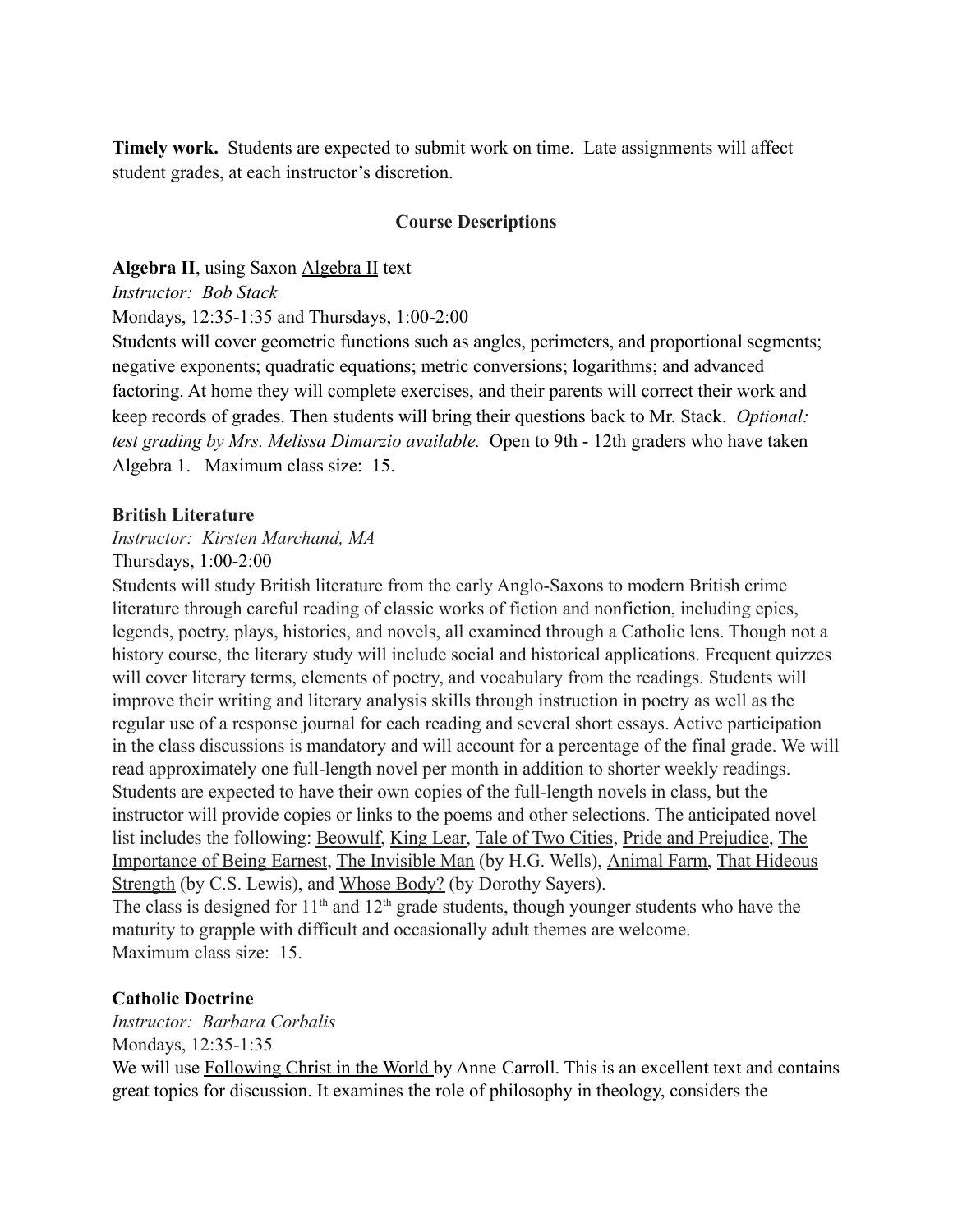immortality of the soul, the divinity of Christ, social justice, abortion, contraception, euthanasia, grace, sin, suffering, and many other important topics. In addition, we use Surprised by Truth which provides some additional guidance in apologetics. We also include essay and paper topics. The Mother of Divine Grace Catholic Doctrine Syllabus has a day-by-day breakdown of this course along with paper topics, questions for discussion, tests, answer keys to the tests, and a variety of teaching resources. Open to 11th-12th grade. Minimum class size 5, maximum 15.

### **Chemistry**

*Instructors: Kirsten Marcolin, MS, assisted by Ann Welch, PhD* Mondays, 1:40-3:10

Using the text, *[General Chemistry](https://www.amazon.com/General-Chemistry-John-D-Mays/dp/099728451X/ref=pd_vtp_1/141-4217006-3804635?pd_rd_w=OvySb&pf_rd_p=016e3697-91be-4dc2-9533-ef9350e7e73d&pf_rd_r=FGB8CWKF1W2S2ZVH1A49&pd_rd_r=a43a1157-c22e-4e5c-801e-97b1c98ad533&pd_rd_wg=rOYzn&pd_rd_i=099728451X&psc=1)*, by John D. Mays, 2nd Edition, recommended by Mother of Divine Grace, this one credit course teaches according to principles of mastery and prepares the diligent student for college level chemistry, within a Catholic and scientific perspective. This comprehensive and engaging course includes topics of atomic structure and nomenclature, the periodic table, chemical bonds, molecular theory, chemical equations, stoichiometry, kinetics, gas laws, solutions, acids and bases, oxidation and reduction, and more.

Aimed at multiple learning styles, this class is for students with the maturity and study skills to work independently on high school level work on non-class days (approximately 5 hours a week). To maximize learning, tests will be taken at home and problem sets will be corrected by the student using solution guides. Class time will be used to work through the most difficult concepts and problems. Labs will be chosen carefully for efficient use of time while covering skills such as safe and proper use of lab equipment.

*Note: Though schools have traditionally offered biology before chemistry, the biochemical and cellular emphasis in today's biology courses (and standardized tests) makes taking chemistry before biology valuable and perhaps preferable. Math requirements: a solid understanding of unit conversions and significant digits.*

Lab fee to be announced but not to exceed \$50. Open to 9th - 12th graders. Minimum class size 6, maximum 12.

### **Choir**

# *Instructor: Celeste Pappas, MLM*

Mondays, 3:15-4:30

The Mother of God Schola will focus on learning classics from the great treasury of sacred music, from chant to modern compositions, in both Latin and English. While sacred music will be our focus, we may also include a secular choral piece from time to time. In the first semester, we will have a special emphasis on Christmas carols from around the world, sung in the original languages as much as possible. We will perform two concerts, an Epiphany concert in January, and one at the end of the school year. The schola will be available to sing at any homeschool Masses such as the Blessed Mother's birthday celebration in September and the TORCH graduation. There may be other opportunities to sing outside the homeschool community as Covid restrictions are lifted. We will not spend time learning to read music, as a basic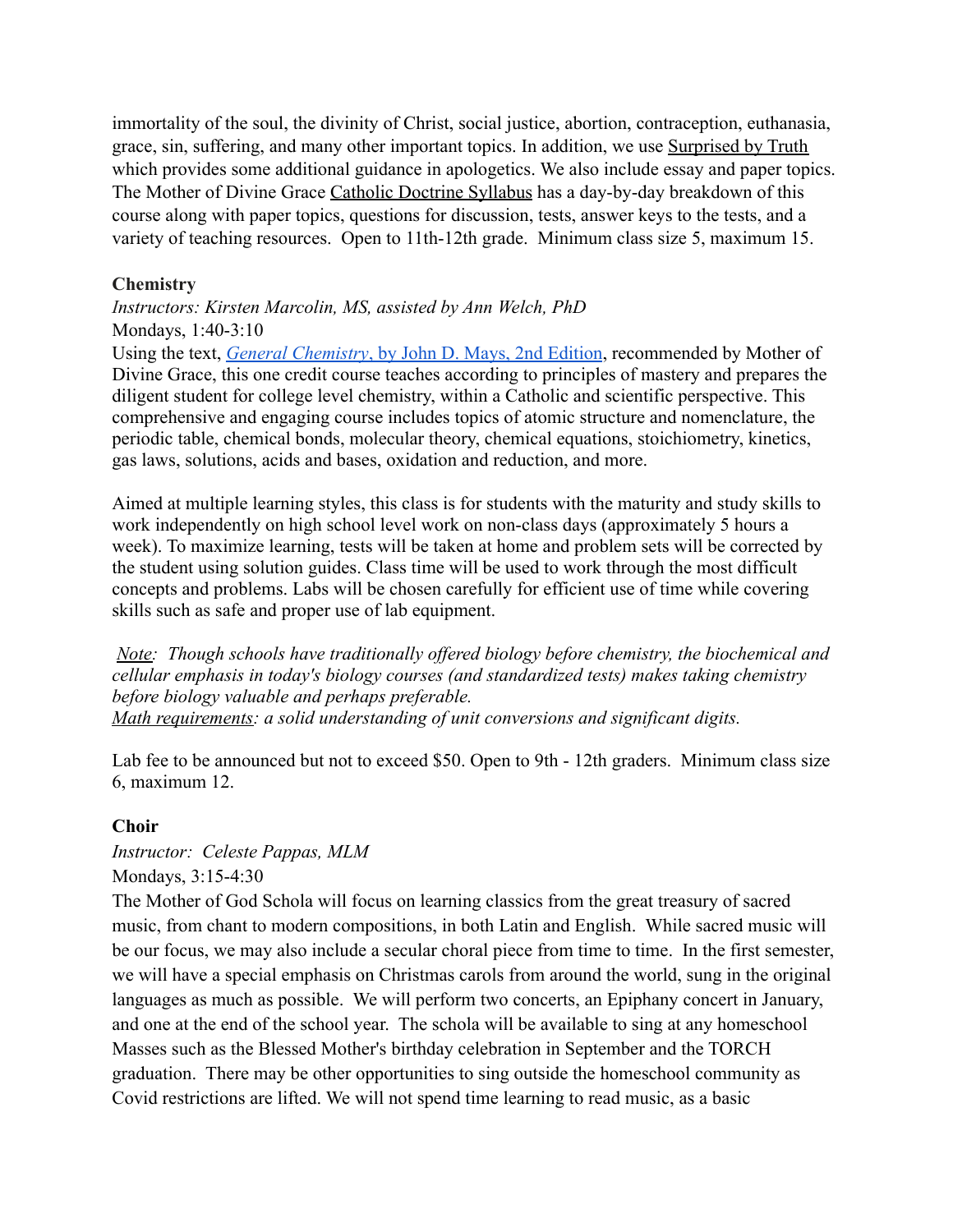understanding of musical notation will be assumed to be known by most. We will, however, learn to read chant notation using Gregorian Chant for Church and School by Sister Mary Antonine Goodchild, O.P. Auditions will take place in July on a mutually agreed date and time to determine where the student is vocally. Materials and performance fee \$55 for new students and \$42 for returning students. Open to students in 7th-12th grade.

### **Faith and Morality**

*Instructor: Barbara Corbalis* Mondays, 1:40-2:40

We will use Chief Truths of the Faith and Catholic Morality by Fr. John Laux. Chief Truths of the Faith covers the teachings of the Church, focusing on topics such as creation, original sin, Christ, faith, grace, eternal life, etc. Catholic Morality explains the basic elements of Catholic moral teaching focusing on topics such as sin, virtue, conscience, duties to God, duties to neighbor, etc. We also include essay and paper topics to give the student practice with writing in a variety of styles. The Mother of Divine Grace Faith & Morality Syllabus has a day-by-day breakdown of this course along with paper topics, quizzes, answer keys to the quizzes, and a variety of teaching resources. Recommended 9th-10th grade. Minimum class size 5, maximum 15.

#### **Math 12**

*Instructor: Bob Stack*

Mondays, 10:50-11:50 and Thursdays, 11:00-12:00

Mr. Stack is offering an innovative course: the first one third of the year will be SAT math prep, the second third an introduction to calculus, and the final third an introduction to statistics. This course reflects Mr. Stack's 50+ years of teaching math, and what he perceives as most helpful to seniors in high school. Open to students who have taken precalculus. Maximum class size: 15.

#### **Precalculus**, using Saxon Advanced Math text

*Instructor: Bob Stack*

Mondays, 10:00-10:50 and Thursdays, 10:00-11:00

Students will cover trigonometry, logarithms, analytic geometry, and upper-level algebraic concepts. They will continue intermediate algebra and trigonometry concepts first introduced in Algebra 2. New lessons on functions, matrices, statistics, and the graphing calculator are also included. At home they will complete exercises, and their parents will correct their work and keep records of grades. Then students will bring their questions back to Mr. Stack. *Optional: test grading by Mrs. Melissa Dimarzio available.* Open to 9th - 12th graders who have taken Algebra II. Maximum class size: 15.

### **Public Speaking**

*Instructor: Kirsten Marchand* 2nd and 4th Thursdays of the month, 2:15-3:45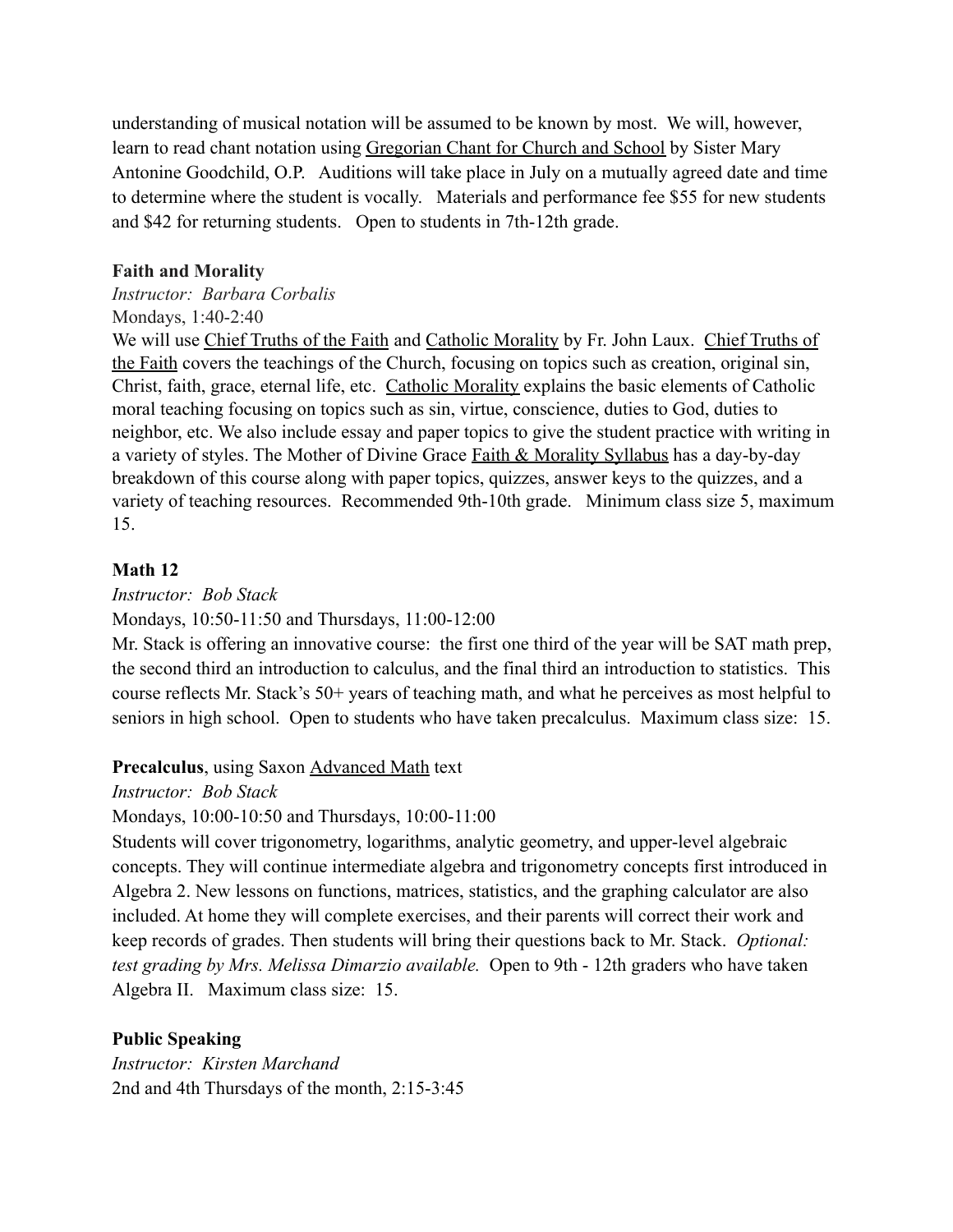Even if you don't plan to become a politician or a motivational speaker, you will inevitably use public speaking skills over and over in your life. In this class, you will prepare and present informative and persuasive speeches, practice interview skills, enhance listening skills, evaluate external speakers, and become a more critical consumer of information, all while learning strategies to overcome the anxiety that often comes with speaking in front of others. This course is open to 9th – 12th grade students. The maximum class size is 15 students for the course as well as a minimum of 5 students to ensure a good audience. Class meets twice per month (on the 2nd and 4th Thursdays when American Heritage Girls and God & Gatorade do not meet). Recommended one- half credit.

### **Writing 1– IEW Level C**

*Instructor: Ann Salancy*

Mondays, 10:00-11:00

Student Writing Intensive Level C: This class will introduce the basics of writing using the Structure and Style of IEW. Nine units will be covered including research-based and creative writing. The curriculum provides clear daily assignments and includes vocabulary words, plus literature with on-the-spot grammar. Each lesson provides a step-by-step process for writing high level papers using a format which allows the student to progress at his/her pace. Literature will be included throughout the semesters.

Open to 9th - 12th graders. Minimum class size 6, maximum 12.

# **Writing – Elementary IEW Class (Level A, typically 3rd to 5th graders)**

*Instructor: Michael Jacobeen*

# Mondays, 12:35 - 1:35

Students will learn to write with structure and style, learning Units 1-7 of the Institute for Excellence in Writing (IEW) curriculum. They will learn how to take notes, make key word outlines, retell narrative stories, summarize references, structure paragraphs, and more. Additionally, students will learn various stylistic techniques and sentence openers which will help them to improve the complexity and quality of their sentences. We will use the IEW Theme-based writing book: "All Things Fun and Fascinating." Curriculum includes vocabulary cards and access to helpful downloadable resources. Students must be able to read and be able to write basic sentences before beginning the class. Minimum class size 8, maximum 12.

# **Writing – Middle School IEW class (Level B, typically 6th to 8th graders)**

*Instructor: Michael Jacobeen*

# Mondays, 1:40 - 2:40

Students will develop their writing abilities by learning IEW structure and style. They will learn how to make good outlines, write from their outlines, retell narrative stories, summarize references, find facts and details for writing reports, construct introductory and concluding paragraphs, and more. Additionally, they will learn a number of different stylistic techniques and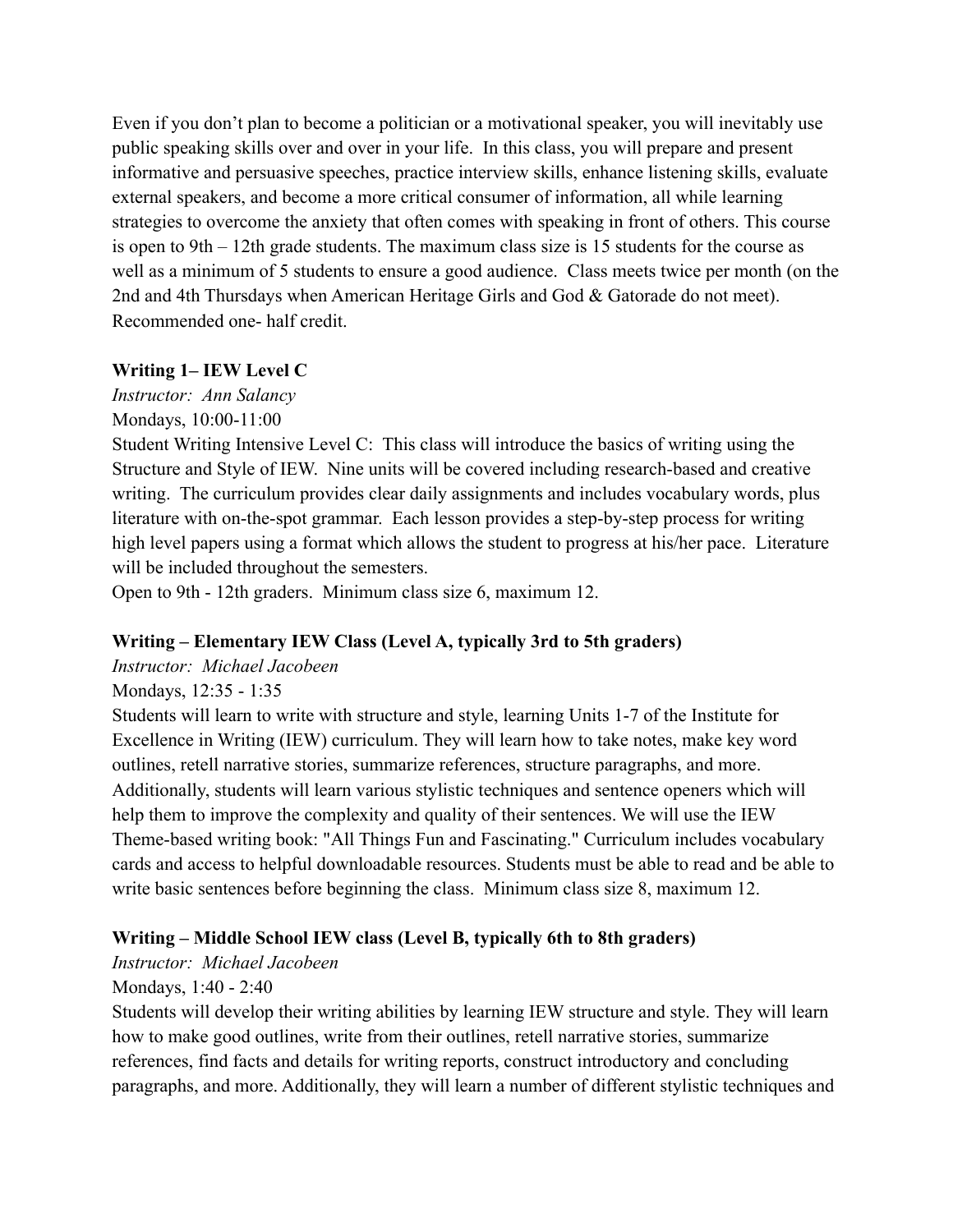sentence openers which will help them to vary their sentence structure, making their writing more interesting and captivating to read. We will use the IEW theme-based writing book: "Ancient History- Based Writing Lessons." The curriculum includes vocabulary cards which will be used as extra credit in the class. Minimum class size 8, maximum 12.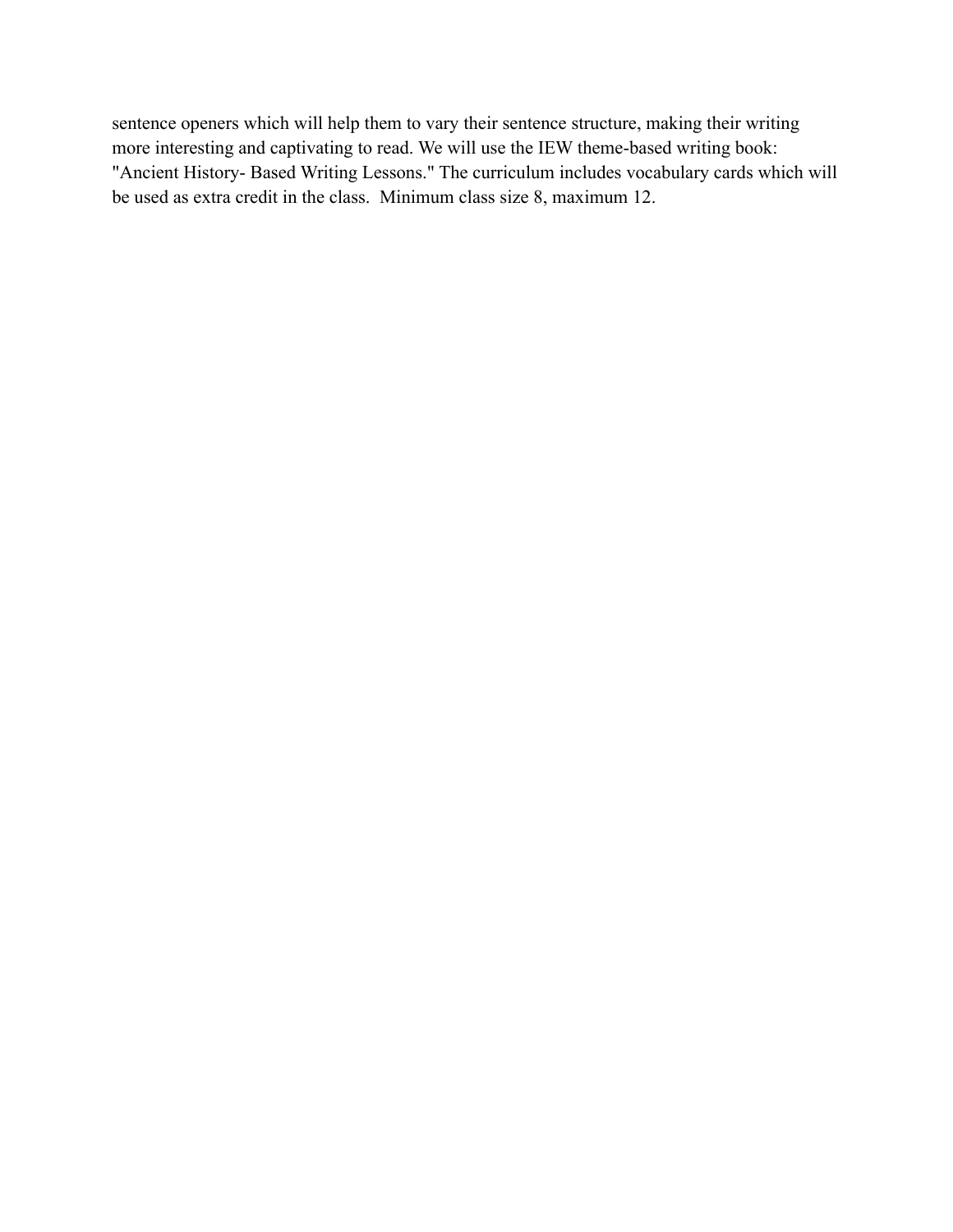#### **Teacher Biographies**

**Barbara Corbalis** has taught many high school courses, both to her own six homeschooled children and to several other groups of teens. She comes highly recommended by TORCH parents whose older children have already taken her classes. Mrs. Corbalis has been homeschooling for 30 years. She and her husband, Leo, have raised six children, four of whom have graduated from college. She has been a Mother of Divine Grace School consultant since 2005, and a teacher for their Learning Support and Teacher Assisted programs since 2007.

**Michael Jacobeen** works as the Director of Faith Formation at St. John the Beloved parish in McLean, VA. He has been married since 2019 and he and his wife welcomed their first daughter in March, 2021. Growing up in Northern Virginia, he was homeschooled all the way through high school before receiving his bachelor's in philosophy from Catholic University and a masters degree in Theology from the John Paul II Institute for Studies on Marriage and Family. He has extensive experience with youth, having been involved in Catholic youth ministry since the early 2000s. As part of this work, he accumulated over seven years of classroom teaching experience in religious education classes. Additionally, he has offered private and small group tutoring since 2012, and has been specifically teaching the IEW Structure and Style as an accredited instructor for over seven years, primarily to late elementary and middle school students.

**Kirsten Marchand** earned a Master of Arts in Literature with a Certificate in Composition from the University of Akron. She taught undergraduate composition, then accepted a position teaching reading development skills to all ages, from early readers through adults, where she met her first homeschoolers. Inspired by those families, Kirsten and her husband decided any children they had would be homeschooled, and now after 13 years, their eldest has graduated. She still homeschools their other three children, and along the way she has taught religious education classes, Great Words sessions for a Classically Catholic Memory co-op, and other co-op classes. But mostly, she just loves to read and talk about books, and she is really looking forward to introducing some of her favorites to the Scholars!

**Kirsten Marcolin** earned a BS in Biology at Loyola University, Baltimore and an MS in Physical Therapy, Duke University. She worked in acute inpatient rehab with a focus on neurological patients and then "retired" to raise and homeschool eight children. She is especially passionate about the subject of chemistry, which she has taught in coops and homeschool classes at MOG. Formal teaching experience also includes first grade faith formation at St. Jude's and swimming lessons to all ages at her community pool.

**Celeste Pappas** has always loved to sing and is excited to share that love again with homeschoolers for MOG Schola's second year. She received a Master of Liturgical Music from the Catholic University of America and is currently choir director, cantor, and organist at St. Peter's in Olney. As a homeschooling mom for the past 20 years, she has taught several co-op